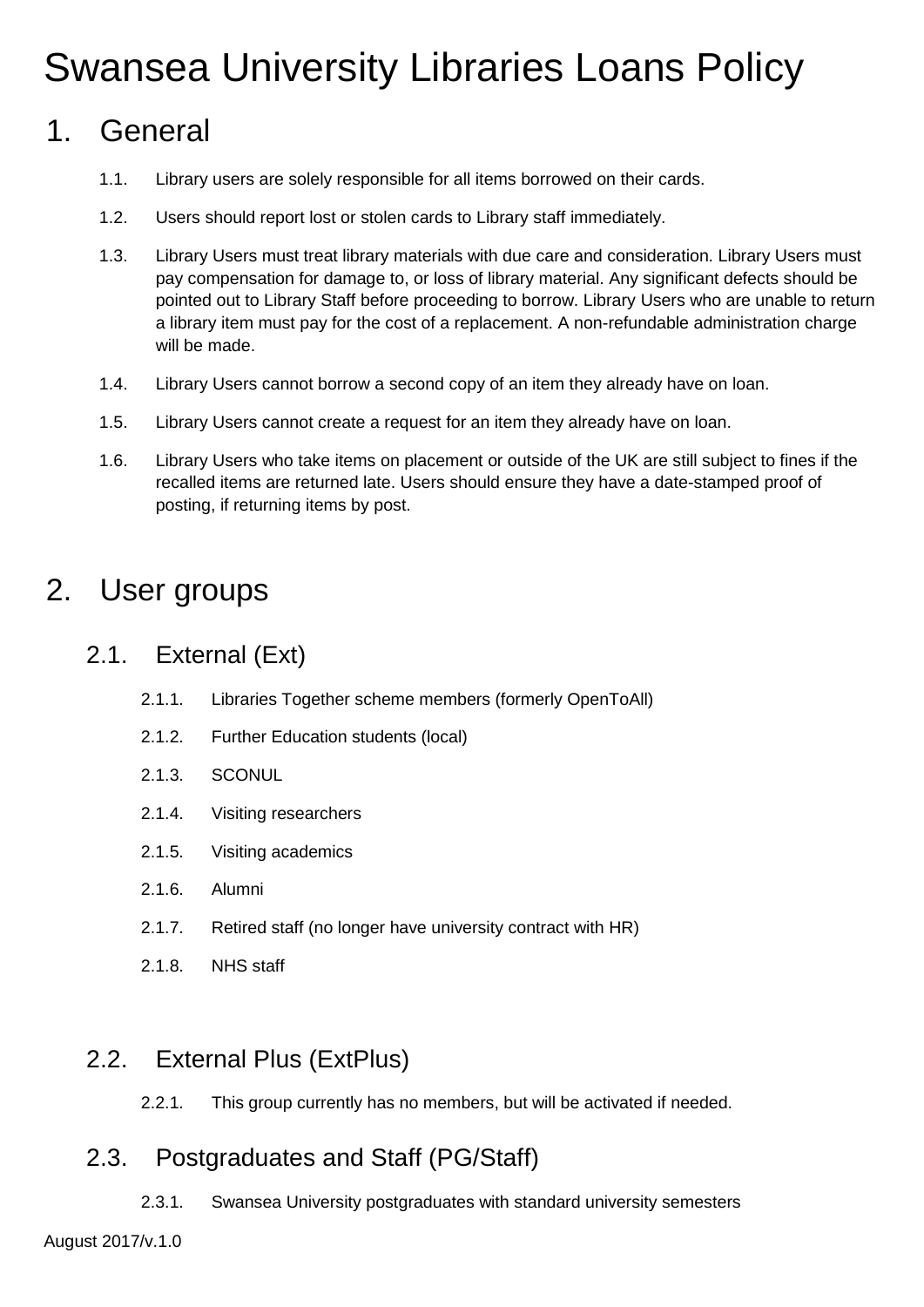2.3.2. Swansea University staff

# 2.4. Postgraduates Full Year (PGFY)

2.4.1. Swansea University postgraduates with year round courses.

#### 2.5. Undergraduates (UG)

2.5.1. Swansea University undergraduates with standard university semesters (with the exception of UGFY and UGEx).

# 2.6. Undergraduates Full Year (UGFY)

2.6.1. Swansea University undergraduates with year round courses.

#### 2.7. Undergraduates (UGEx)

2.7.1. Swansea University undergraduates who opt in for our extended service following a university disability assessment.

#### 2.8. Groups with library access only

- 2.8.1. Under 16s (Accompanied)
- 2.8.2. Other users not defined above

#### 2.9. Groups with no library access

2.9.1. Under 16s (unaccompanied)

# 3. Loans

#### 3.1. Standard loans

- 3.1.1. Standard loans will have an initial due date set to **four weeks from the date the item is borrowed for all users** with the exception of;
	- 3.1.1.1. High demand (1 week)
	- 3.1.1.2. Short loans (24 hours)

#### 3.2. High demand loans

- 3.2.1. High demand loans are titles where all available copies are on loan and have outstanding requests.
- 3.2.2. High demand loans will return to standard loan status once all outstanding requests have been fulfilled.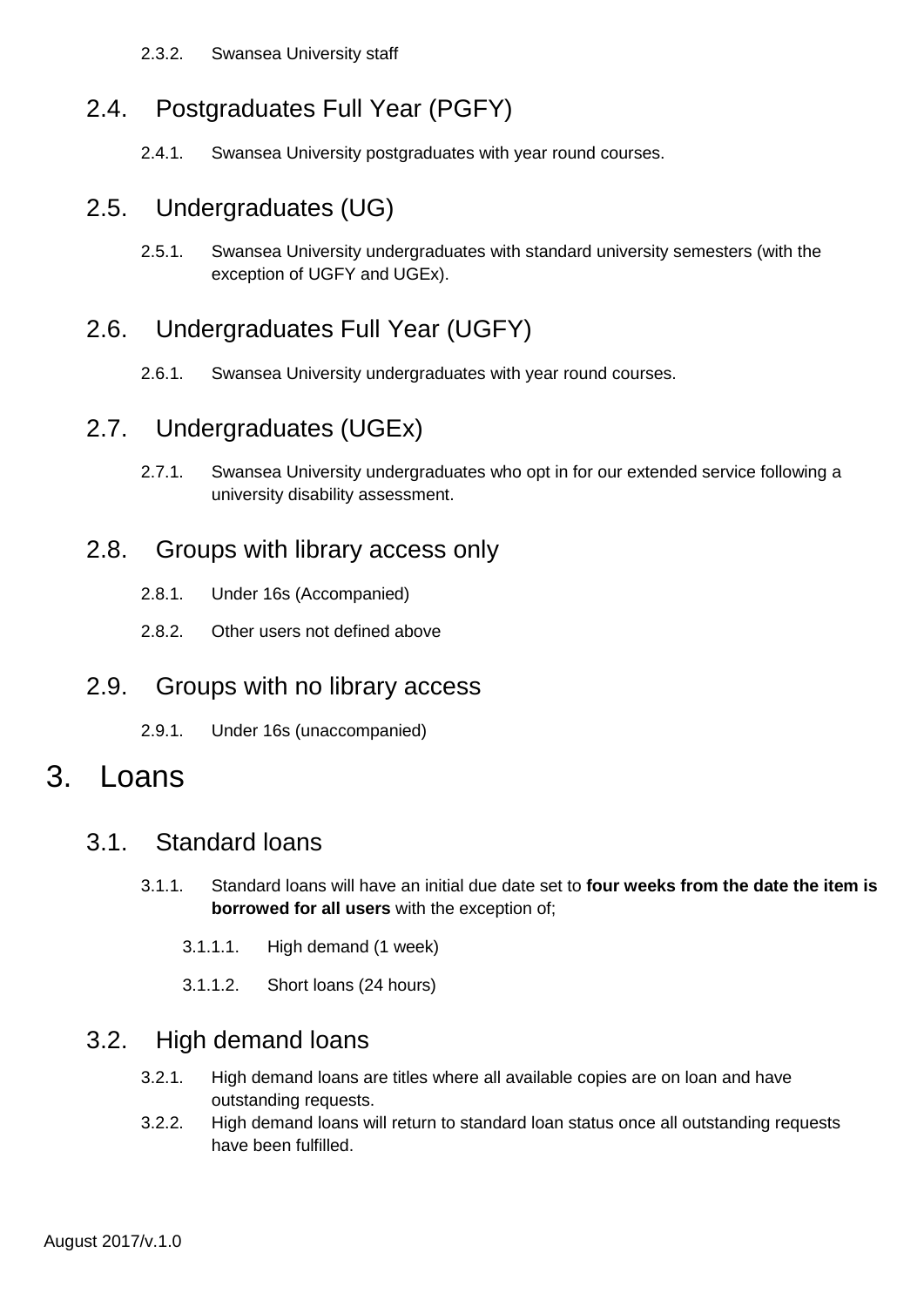#### 3.3. Short loans

3.3.1. Short loan items have an initial loan period of 24 hours, but can be borrowed again immediately unless there are any outstanding requests.

## 3.4. Not for loan (Reference)

3.4.1. Items are not for loan, cannot be issued to Library Users and don't leave the library except in special circumstances with the permission of the relevant Liaison Librarian e.g. Dictionaries required for exams.

#### 3.5. Library use only

3.5.1. Items are issued to Library Users but don't leave the library except in special circumstances with the permission of Library Staff e.g. Theses.

#### 3.6. Inter-library loans

3.6.1. Loan policy for these items is set by Document Supply Services.

#### 3.7. Laptop loans

- 3.7.1. Laptops borrowed from information desks at Singleton Park and Bay Libraries have a loan period of two weeks.
- 3.7.2. Laptops borrowed from self service cabinets at Singleton Park and Bay libraries have a loan period of the length of the charge, or a maximum of 24 hours. These laptops can only be used in the Library.

# 3.8. Maximum renewal period

- 3.8.1. Items will automatically renew until the maximum renewal period is reached, unless requested.
- 3.8.2. The maximum renewal period is the longest period of time from the loan date that a Library User can borrow an item without needing to physically return it to the library. **e.g. an undergraduate borrowing an item on March 1st who still has the item on loan at the end of February the following year will be sent a notification asking them to return the item to the library.**
- 3.8.3. Once the Library User has returned an item, they may borrow it again provided;
	- 3.8.3.1. it is in good condition
	- 3.8.3.2. there are no active requests on that title
- 3.8.4. Items in the library will have the following maximum renewal period;

| Postgraduates/Staff | 3 years (or their Alma expiry date if sooner) |
|---------------------|-----------------------------------------------|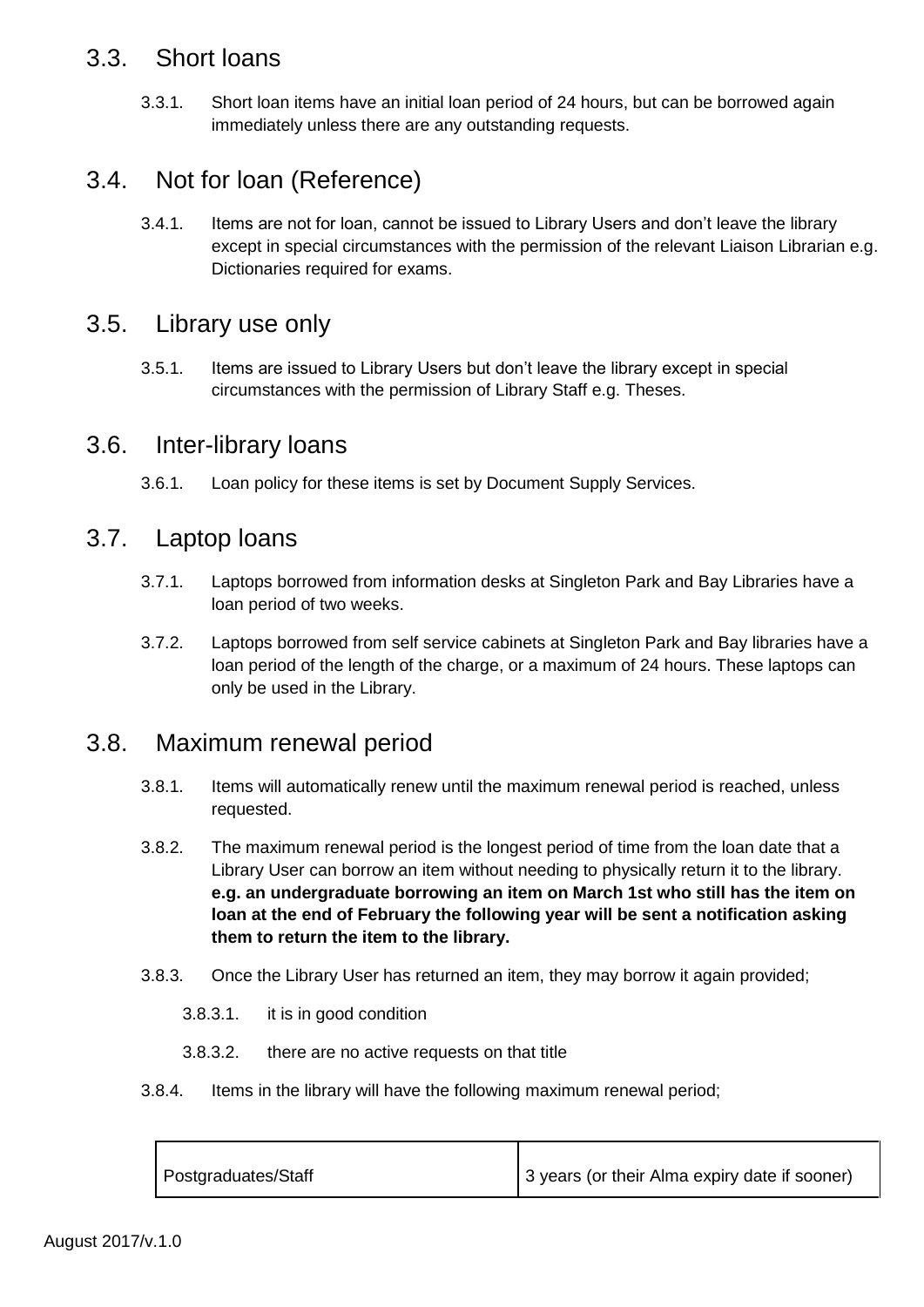| Undergraduates          | 1 year (or their Alma expiry date if sooner)  |
|-------------------------|-----------------------------------------------|
| Externals (no renewals) | 4 weeks (or their Alma expiry date if sooner) |

# 3.9. Grace periods

3.9.1. No grace period will be given to any Library User by default. Users are advised to contact Library staff to discuss any extenuating circumstances with regard to returning items after the due date.

### 3.10. Loan and request limits

3.10.1. The following loan limits apply to the number of items on loan to Library Users;

|                       | Loans                                                                                      | Requests (concurrent) |
|-----------------------|--------------------------------------------------------------------------------------------|-----------------------|
| Postgraduates/Staff   | 30 (across all libraries)                                                                  | 15                    |
| Undergraduates        | 30 (across all libraries)<br>15 maximum from St. David's<br>Park                           | 15                    |
| <b>External users</b> | 5 (across all libraries except St<br>David's Park where reference<br>use only is allowed.) | None                  |

### 3.11. Disputed returns

- 3.11.1. If a user reports an item as returned but it is still showing on their account, then the item will be marked as a disputed return while the User and Library Staff search for the item.
- 3.11.2. A limit may be imposed to the number of disputed returns claimed by an individual User.
- 3.11.3. Library Users who are unable to return a library item must pay for the cost of an agreed replacement copy. A non-returnable administration charge will be made.

# 3.12. Missing items (Not found in place on shelves and/or not borrowed for a long time)

3.12.1. If a User requires an item that is not in place on the shelf the User needs to inform Customer Services and the User should place a request.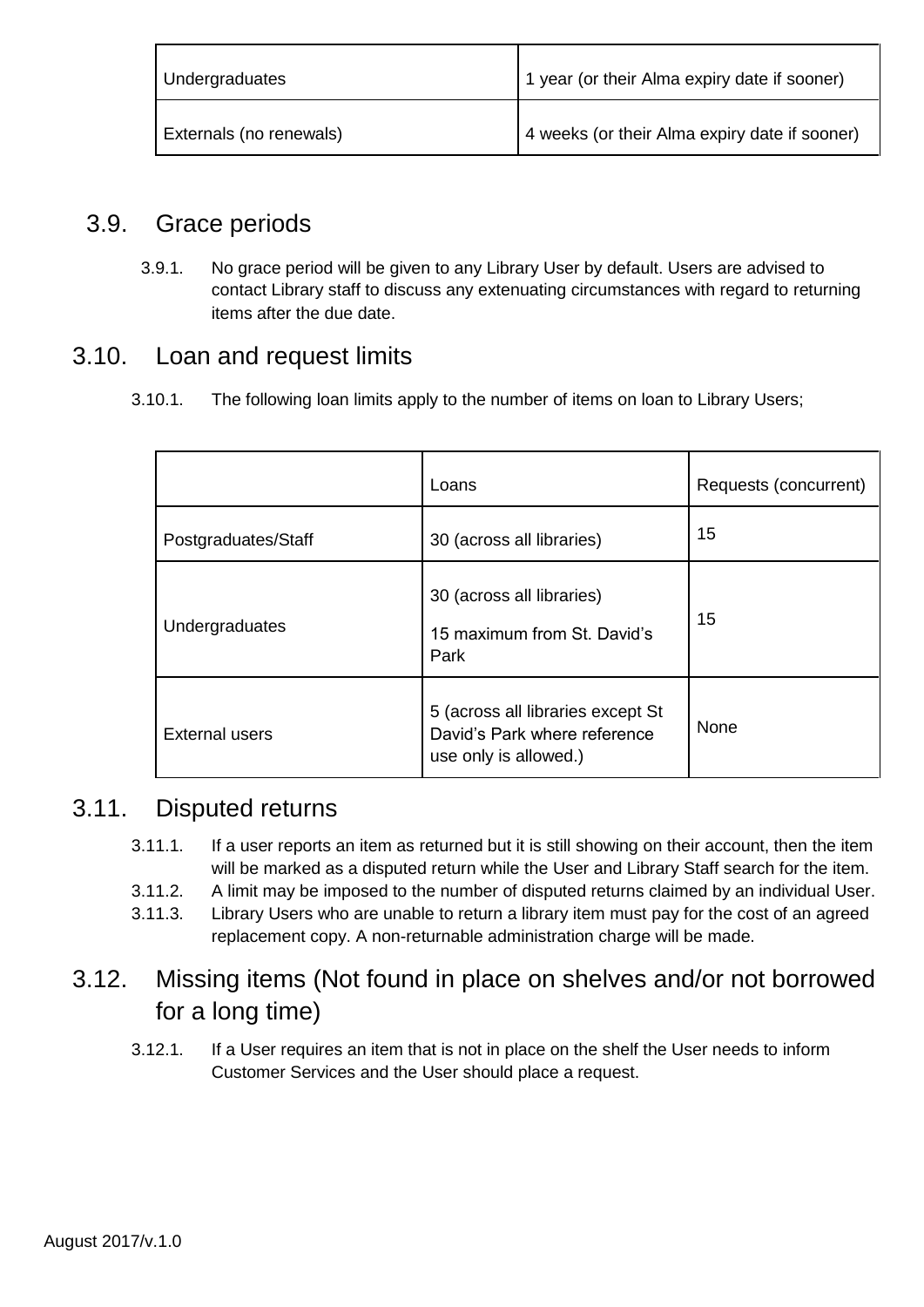# 4. Requests

#### 4.1. General terms

- 4.1.1. Items on loan for a week or more can be recalled from a Library User if no items are available on the shelves in our libraries.
- 4.1.2. A Library User has one week to return an item which has been recalled by another User.
- 4.1.3. Details of the current borrower will not be provided to a requester and details of the User recalling an item will not be provided to a User currently in possession of the requested item.
- 4.1.4. Requests outstanding for more than a week will be converted to either purchase orders or document supply requests.

#### 4.2. Hold shelf life

- 4.2.1. An item placed on the hold shelf awaiting request by a Library User will be held for 3 days and then issued to the next Library User in the queue or returned to the shelves if not collected. Items will be held for seven days at South Wales Miners' Library and Banwen.
- 4.2.2. At the discretion of a member of library staff, the hold shelf life for an item may be extended.

# 5. Notifications to Library Users

#### 5.1. General

- 5.1.1. All notices to Swansea University staff and students will be sent to university email addresses. It is the responsibility of the Library User to check email for notifications or to check 'My Account' in iFind.
- 5.1.2. Notices to other users will be sent by email if available or to an Alma printer at one of our libraries where it will be printed and posted to the Library User.

### 5.2. Courtesy notices

- 5.2.1. Courtesy notices will be sent to a Library User when an item needs to be returned to the library.
- 5.2.2. Courtesy notices will be sent to a Library User for all loans of one week or longer.
- 5.2.3. Courtesy notices are helpful reminder to Library Users, but it is the Library User's responsibility to know their due dates and read notifications. If courtesy notices fail to send for some reason, we will not refund related fines.